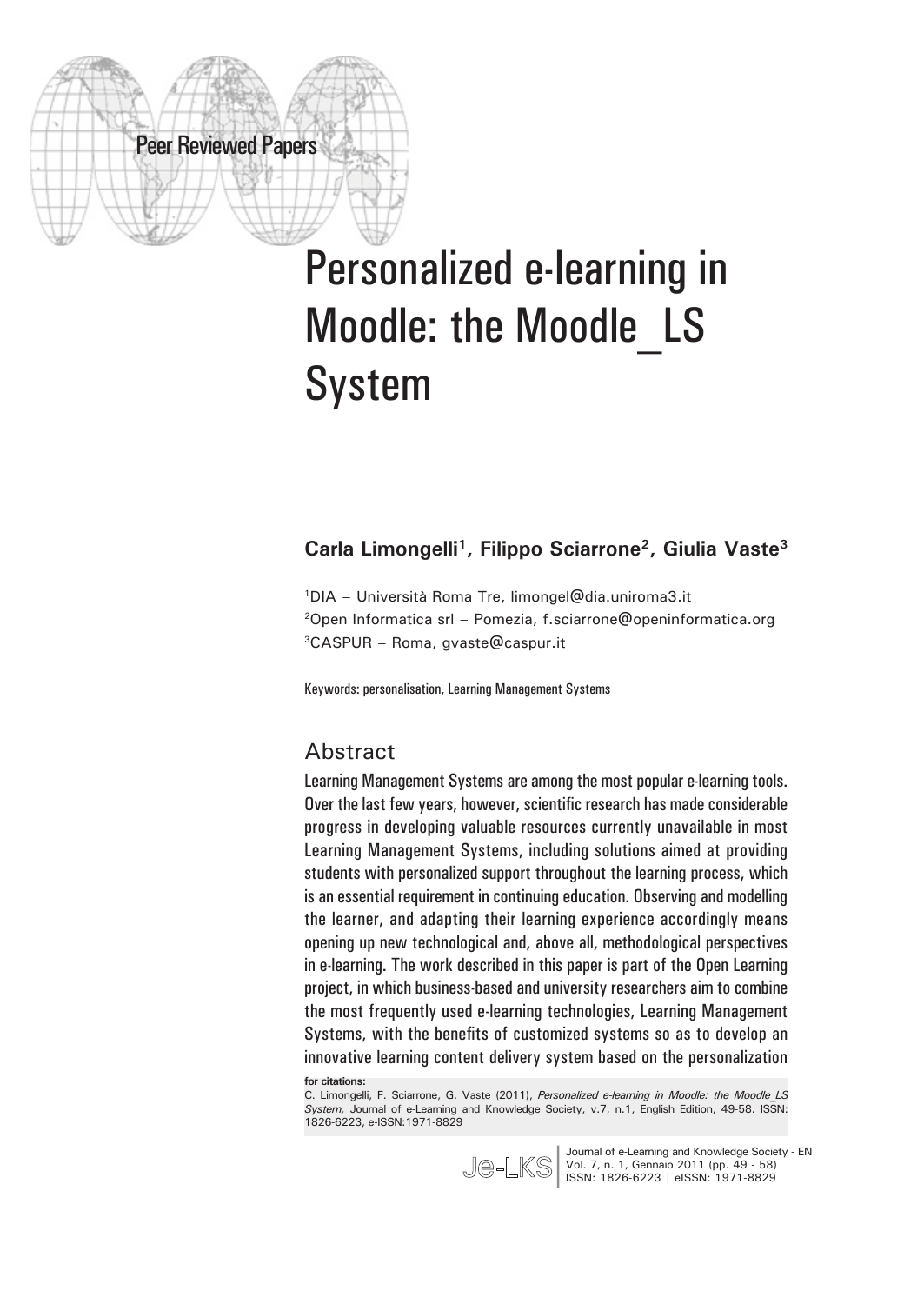of the learning experience. The proposed system integrates Moodle with an engine, LS-Plan, which provides automated sequencing of the learning material based on the learner's knowledge and learning styles. This paper describes the new system and presents the results of tests conducted in the domain of Italian Neorealist Cinema.

# 1 Introduction

While making the learning process free from space-time restrictions, Learning Management Systems (LMSs) offer students an active role in their own education: instead of just attending classes, learners can actively construct their own knowledge, enjoy considerable autonomy and choose to work collaboratively. Research in the field of e-learning focuses on the central role played by the student in the learning process: the personalization of the learning experience is closely related to the efficiency and effectiveness of the learning process itself, as personalized content is more easily assimilated by the learner who, as a result, is more strongly motivated. Nevertheless, the production and management of the learning material still require considerable effort on the part of the teachers. They are expected to plan their learning activities, produce e-learning content, manually sequence learning objects, and deal with standardization issues without losing sight of their primary objective: producing good quality learning material. Although quality can be improved by using previously adopted material, automated sequencing of the learning content for the definition of learning paths tailored to each student's needs is possible using intelligent tools and techniques (Brusilovsky & Millan, 2007).

The reference literature identifies two main families of e-learning systems: the popular and feature-rich LMSs and the prototypal and experimental systems developed by universities which are focused on personalization and provide learners with an intelligent support throughout their learning process.

The work described in this paper is part of the Open Learning project, in which public and private stakeholders contribute by their different expertise in education and learning to help e-learning providers improve their learning offer by adopting an innovative learning content delivery system centred on the personalization of the learning experience.

The purpose of this paper is demonstrating that one of the most widely used LMSs, Moodle (www.moodle.org), can be integrated with a form of customization by creating personalized learning content sequences based on the learner's knowledge and learning styles. Personalization is obtained by combining Moodle and the LS-Plan sequencing engine (Limongelli *et al.*, 2009) into a new system called Moodle\_LS. Moodle was selected to develop a personalized LMS due to its modularity and extensibility as well as its vast community of users. In Moodle\_LS, valuable support is provided to learners by creating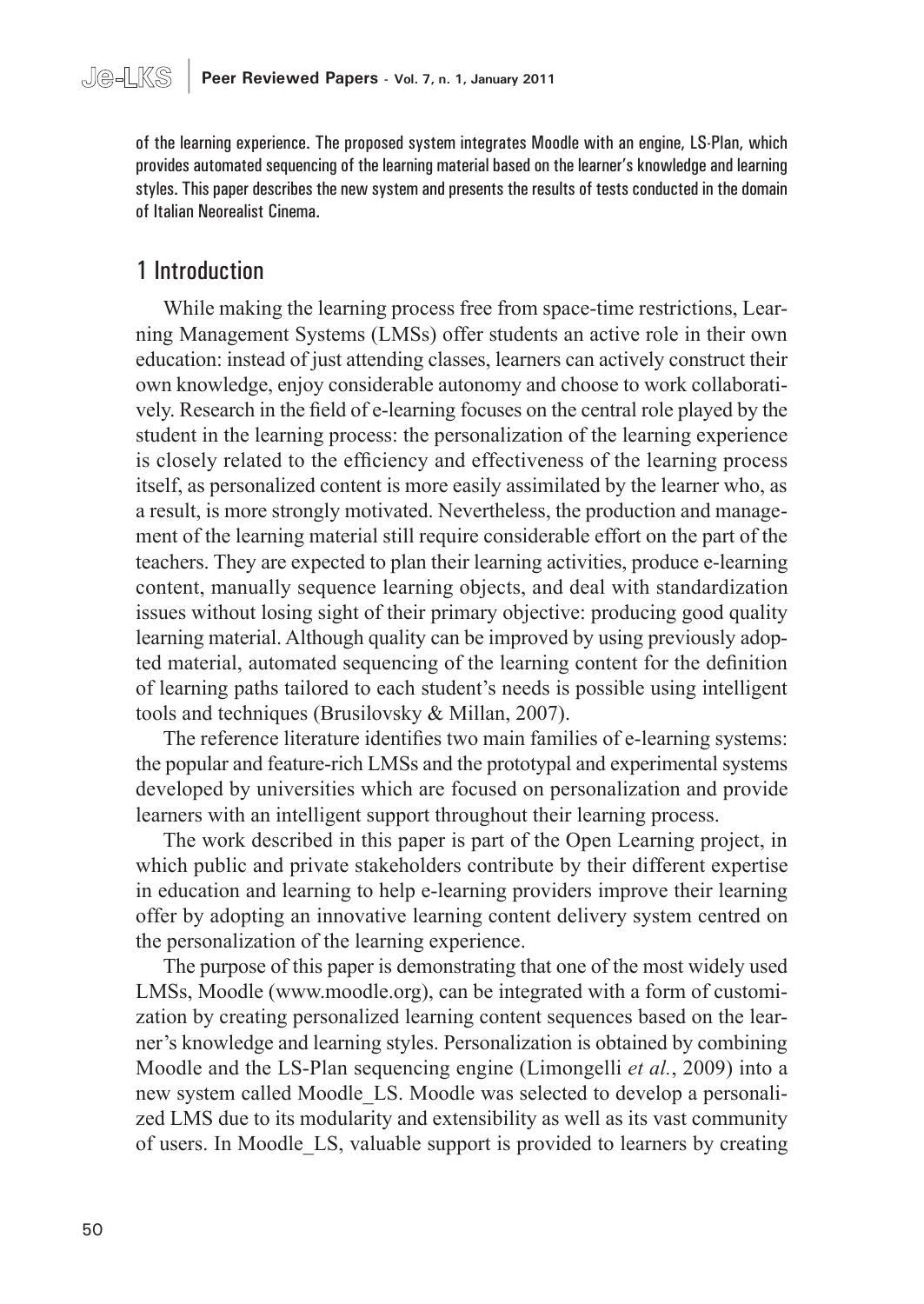tailored courses, monitoring their progress and adapting their learning paths accordingly. LS-Plan was fully integrated into Moodle through the definition of new modules and a new course format: as a result, users are offered this new service within Moodle itself with no need for them to use a different environment. Support for teacher comes in the form of automated sequencing of the content delivered to the students.

Section 2 describes the state of the art in e-learning systems outlining advantages and shortcomings of both LMSs and the prototypal systems developed by universities. Section 3 explains how LS-Plan was integrated into Moodle while section 4 shows how the new system, Moodle\_LS, could be used, for example, in an experimental course on Italian Neorealist Cinema. Finally, conclusions are presented in final section.

# 2 State of the Art

## 2.1 Personalization

Web-based systems are increasingly focused on personalization: whether it is search engines, e-commerce sites or learning systems, attention is always on the user, who is observed, modelled and supported accordingly so as to meet their needs (Brusilovsky & Millan, 2007). Intelligent systems allow user modelling and can be adapted to the user's needs. Several methods have been proposed for modelling students and offering them personalized learning activities (De Bra *et al.*, 2006; Sangineto *et al.*, 2008; Weber & Brusilovsky, 2001). A frequently proposed personalization technique is Course Sequencing, in which the learning activities which make up a course, are sequenced based on key information about the student (Brusilovsky & Vassileva, 2003). Intelligent Tutoring Systems were developed and applied, for example, to geometry or physics education (Anderson *et al.*, 1995), as well as several Adaptive Educational Hypermedia (AEH) using both Adaptive Presentation to adapt the content of a page, based on the student model, by inserting, changing and hiding specific fragments of text and Adaptive Navigation Support to adapt link presentation (and support the student's navigation) through annotation, sorting and hiding techniques (Brusilovsky & Millan, 2007). The learner's most observed and modelled characteristic is her knowledge about the learning domain, as assessed through quizzes or usage-based information. Some systems are based not only on modelling of the student's knowledge, but also on their learning styles, as modelled through specific tests and, if necessary, updated on the basis of their progress (Alfonseca *et al.*, 2006; Sangineto *et al.*, 2008). By modelling the learner, learning systems can adapt content to the individual user's actual needs.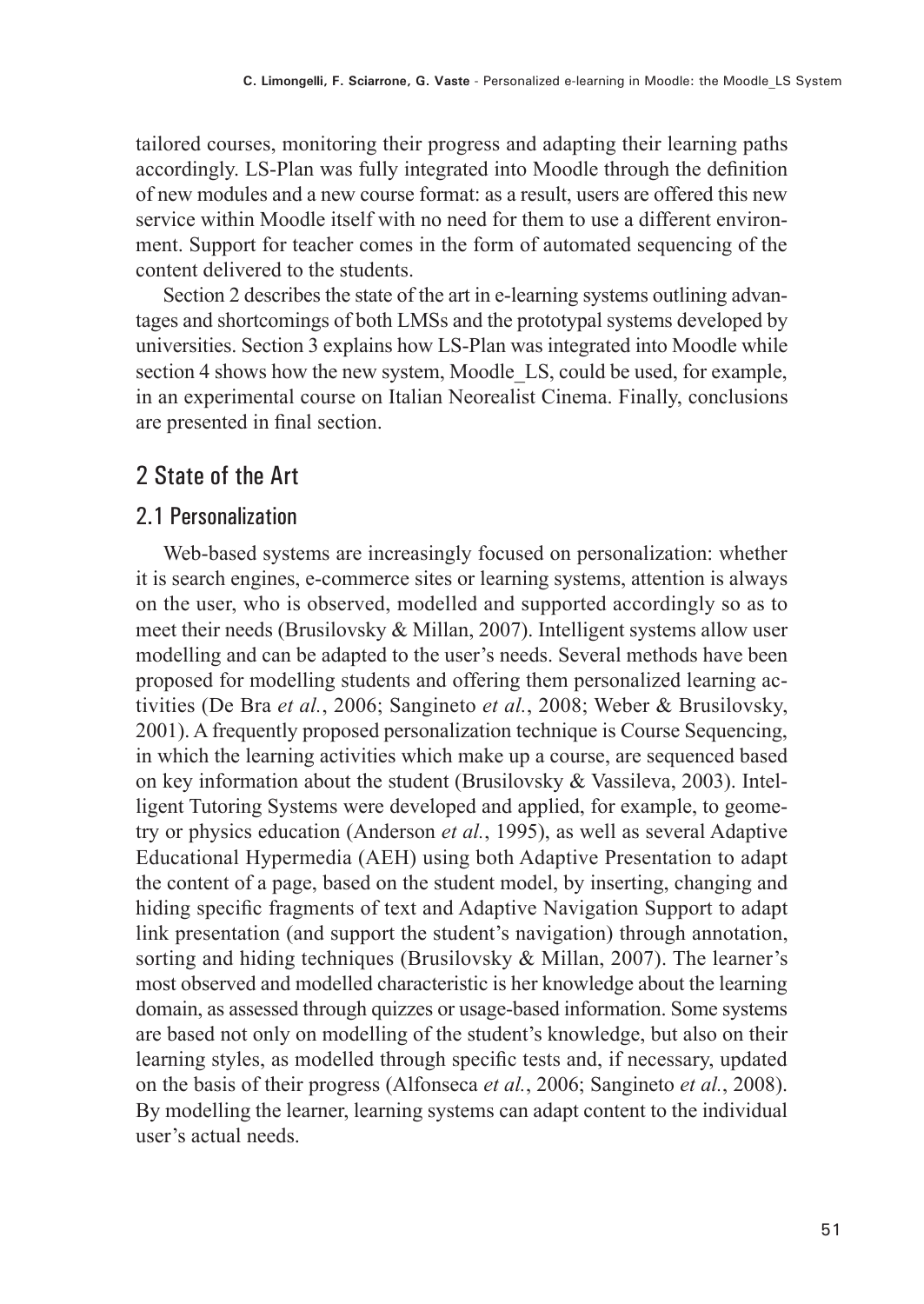# 2.2 LMS Personalization

Despite being the most popular learning systems, LMSs provide limited or no support for personalization. The SCORM standard (http://www.adlnet. gov), especially its 2004 version, makes it possible to differentiate the Learning Object (LO) sequence introducing a set of rules which can be defined by the instructional designer. At present, this standard is not supported by all LMSs and the definition of the sequencing rules is quite complex. Other LMSs, such as Intelligent Web Teacher (Sangineto *et al.*, 2008) and Alfanet (Santos *et al.*, 2004), integrate the concepts of student modelling and personalization, but are not yet widely used. On the other hand, one of the most popular and frequently used LMSs, Moodle, offers limited support for personalization: in terms of user interface, it is possible to personalize the environment by creating new themes, and, in terms of features, users can add a number of plug-on available on the Moodle official website; however, from a methodological point of view, its potential in personalization is limited. The 2.0 version of the platform gives teachers more flexibility in the definition of alternative learning paths: the so-called Conditional Activities. In other words, specific activities can be made available to the learner according to certain conditions, such as the grade obtained in one or more tests, the completion of one or more activities, or a combination of the two. Teachers, however, remain responsible for defining possible alternative learning paths.

# 3 Moodle\_LS

#### 3.1 LS-Plan

The LS-Plan personalization engine dynamically adapts the course to the student's needs. LS-Plan adopts a three-step approach: i) modelling the learner according to her knowledge and learning styles ii) producing a personalized course and iii) adapting the course throughout the learning process based on the learner's progress and difficulties.

The learner's knowledge of the course topics is assessed through a precourse test. Their learning styles are described using the Felder-Silverman model (Felder & Silverman, 1988) in which four dimensions (d1=active/reflective, d2=sensing/intuitive, d3=visual/verbal, 4=sequential/global) are assigned values on a -11 to +11 scale to define the learner's preferred learning style. This model was selected because: it represents a combination of other models, such as the Kolb (Kolb, 1984) and Pask (Pask, 1976) model; provides a numerical evaluation of learning styles which proves especially helpful when used with automated systems; its validity was successfully confirmed in (Zywno & Wa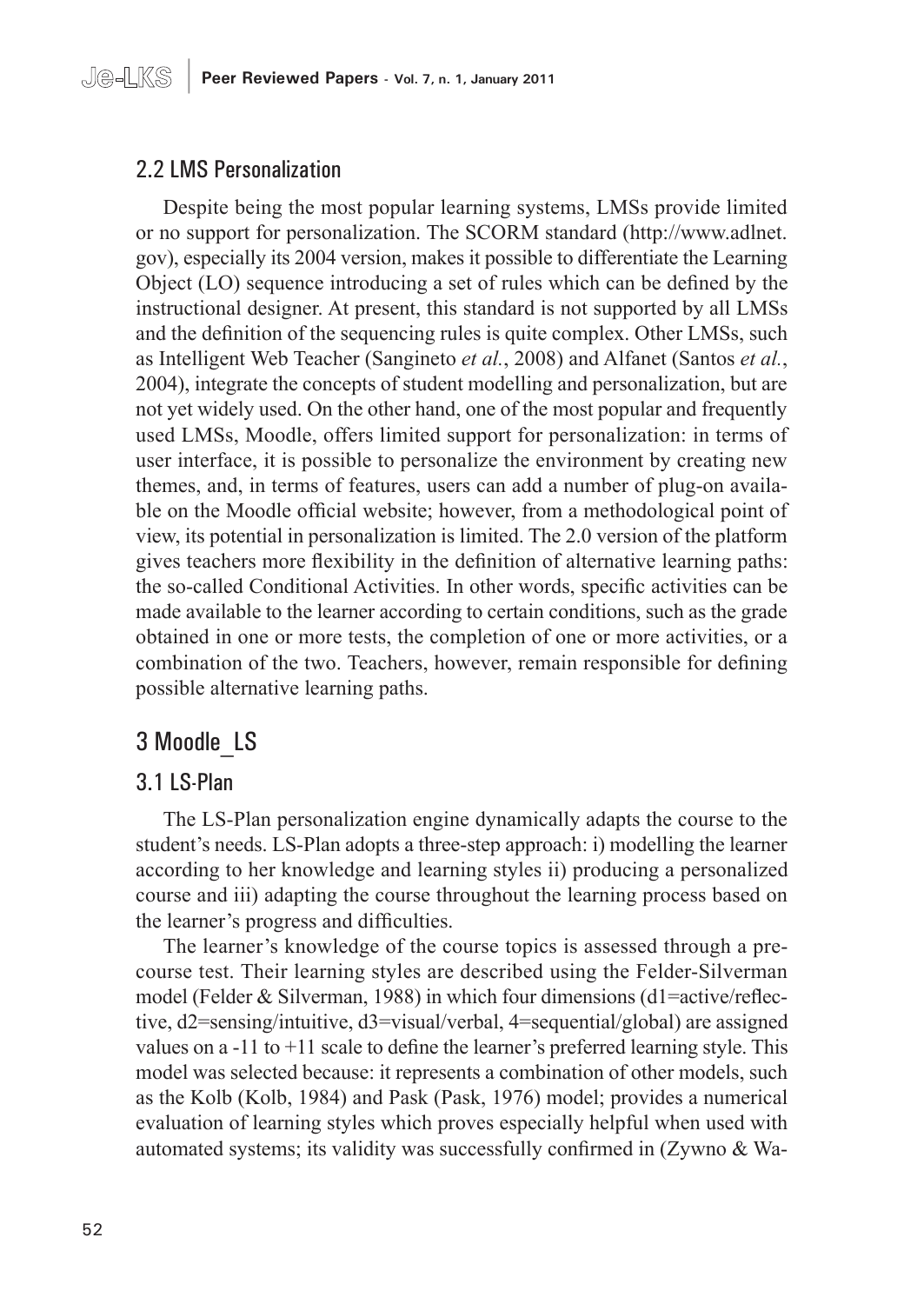alen, 2001).

Personalization, however, requires a good deal of work. Teachers are expected to associate each Learning Object (LO) with the prerequisites needed for its study and the knowledge acquired through its use. Teachers are also required to indicate the approximate time needed to study each LO and the appropriate learning style to adopt according to the Felder-Silverman model. A LO can be more verbal than visual, or more practical than theoretical and yet deliver the same concept. This characterization is closer to the teacher's way of thinking and enables them to implement different strategies by providing, for example, alternative LOs to students with different learning styles.

This system can design a personalized course according to the initial student model and the use of metadata by teachers to manage learning content. The student is monitored through in-course assessment of their progress and actual usage of the learning material, which enables the system to adapt the course to the student's needs.

#### 3.2 LS-Plan in Moodle

LS-Plan is integrated into Moodle in such a way that its integration is transparent to users (teachers or students) who can navigate through the LMS using a new course format and new activities. Adherence to Moodle's logic is, therefore, strong: the activities and questionnaires presented to the student are taken from Moodle and the personalization logic is developed in a new course format. The integration of the LS-Plan personalization engine is illustrated in Fig. 1 where both the features added to Moodle (on the left) and those which constitute an integral part of LS-Plan (on the right) are shown in black.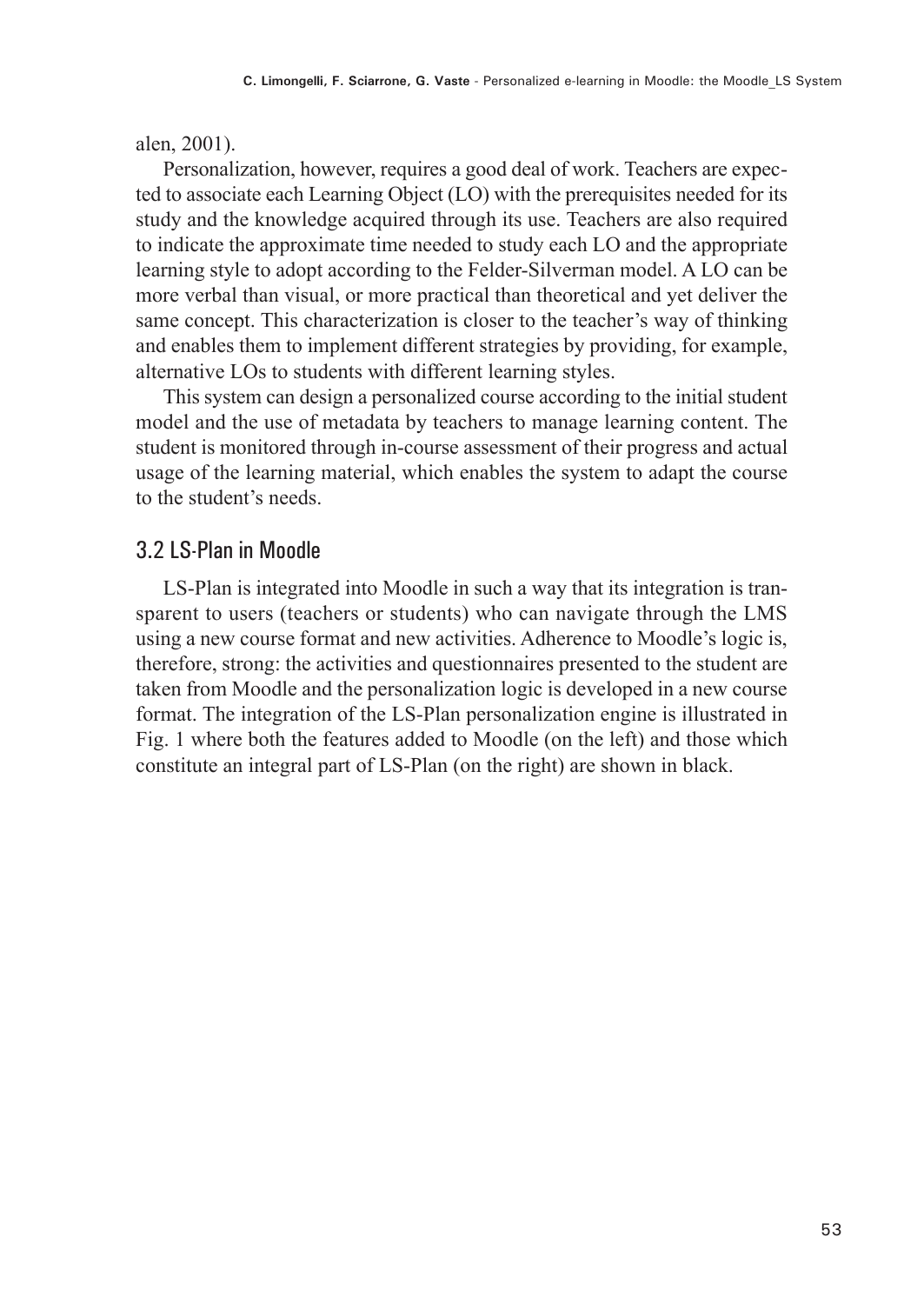

Fig. 1 - Moodle\_LS

Features added to Moodle include the Adaptive course format and the following modules:

- Teacher Assistant: this module (Fig. 2) enables teachers to associate LOs with the information required by the personalization engine. It is transparent to the user.
- Test Learning Styles: it provides users with a link to the Felder-Soloman test which determines the four values representing the student's learning styles. Once they have completed the test, students can use this module to feed the obtained results into the system.

These new modules and course format interact with LS-Plan. More specifically, the sequencing engine part configures the initial LO sequence, while the adaptation engine part selects the most appropriate material for each learning style. LS-Plan also features a database for storing information concerning all Moodle activities, the student model, which includes knowledge acquired (or lost) throughout the course, and the student's learning style which depends on their successful study of specific LOs (Limongelli *et al*.,2009).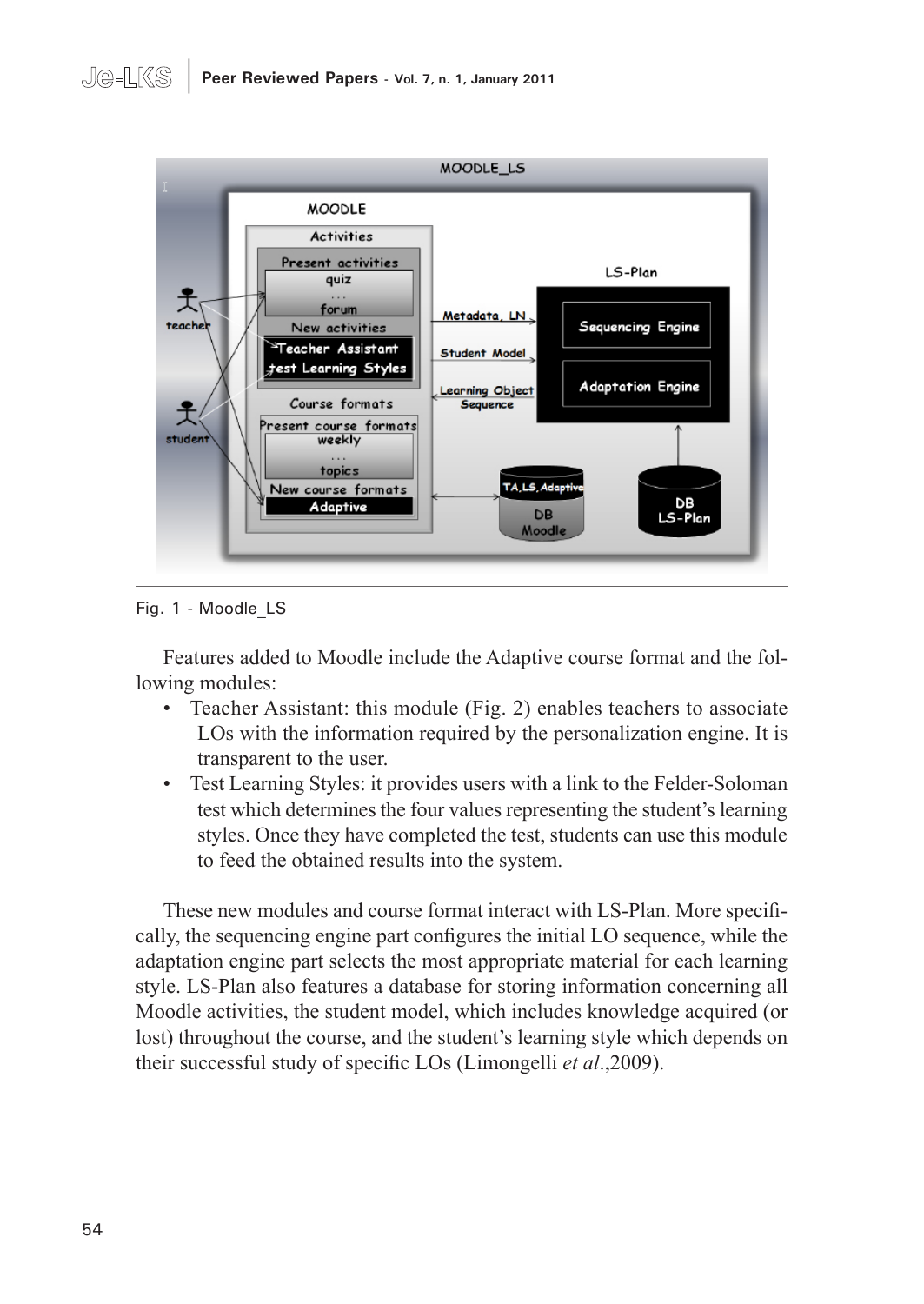| <b>Didactic map</b>                                   |                                                             |
|-------------------------------------------------------|-------------------------------------------------------------|
| show the didactic map of the                          |                                                             |
| course                                                |                                                             |
| Prerequisites @                                       |                                                             |
|                                                       | Ørome_in_the_neorealism Ørossellini Øwar Droma_citta_aperta |
|                                                       | □ paisa □ sciuscia □ thematics □ neorealism_growth          |
|                                                       | □ de_sica □ children □movie_children □neorealism_origin     |
|                                                       | Create a new prerequisite                                   |
|                                                       |                                                             |
| Present acquired knowledgé: roma citta aperta         |                                                             |
| Acquired knowledge @                                  | v                                                           |
| Select acquired knowledge<br>Add a new knowledge item |                                                             |
| Learning Styles <sup>(2)</sup>                        |                                                             |
|                                                       |                                                             |
| active-reflective -3 $\sim$                           |                                                             |
| sensing-intuitive $2 \times$<br>visual-verbal 4 M     |                                                             |

Fig. 2 - The Teacher Assistant module: selecting the prerequisites, acquired knowledge and learning styles for which the material is most suited.

Teachers can create a personalized course by designing a new adaptive course format: in terms of interface, this is similar to the topic course format and will be structured by defining the learning material, relevant tests and a hierarchy of LOs, i.e., prerequisite relations, through the Teacher Assistant module. The system will use this information to create customized courses according to the learner's characteristics: each student joins the course, selects her own learning styles according to the Felder-Silverman model and takes a preliminary test aimed at identifying pre-course knowledge of the course topics. This information is used by the personalization engine to define the initial student model and shape the course accordingly by generating a sequence of LOs consistent with the hierarchy defined by the teacher and including those very objects which best suit the student's learning styles. The student will eventually follow the course going through its LOs and taking all relevant tests. The system will take into account the student's performance in the tests and navigation patterns to adapt the course using appropriate messages to guide them. Should the student struggle to pass the test designed for a specific LO, the system will propose alternative LOs, if any, or suggest that the preliminary LOs be revised.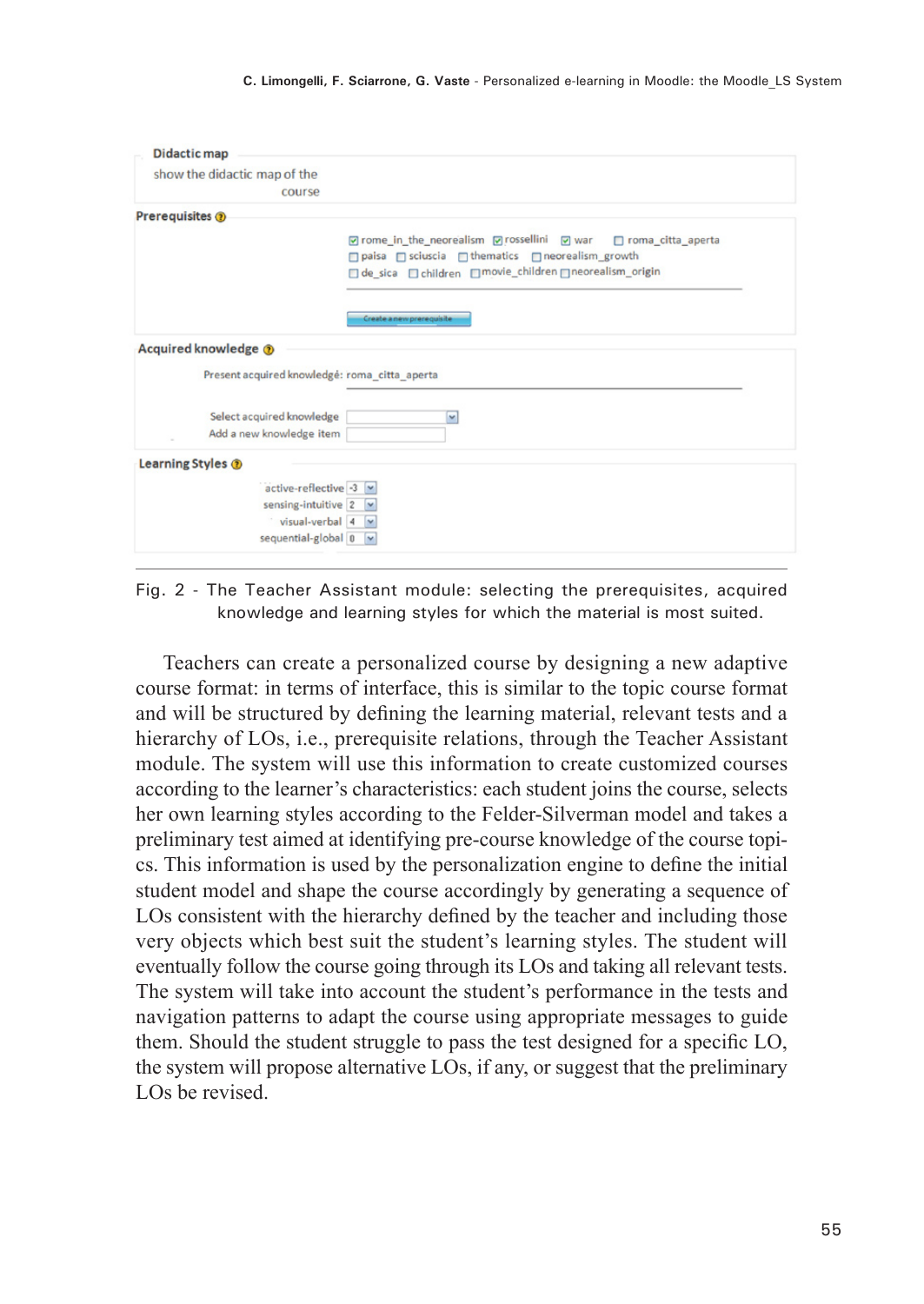# 4 Example of Use

This section illustrates how the system can be used in a course on Italian Neorealist Cinema. Once the teacher has identified the course content, the system shows the prerequisite relation graph, as illustrated in Fig. 3. The same concept can be delivered using different learning styles. For example, the concept related to the movie *Roma Città Aperta* is delivered using three different learning styles represented by LOs id2, id3 and id19.



Fig. 3 - Graph showing prerequisite relations for a course on Neorealist Cinema. Nodes represent the concepts delivered in the IDs. If more than one ID is displayed in one node, the same concept can be delivered using different learning styles. Incoming arcs indicate the prerequisites, and outgoing arcs indicate the acquired knowledge.

Suppose that student S1 has no previous knowledge of the course topics, while student S2 already knows neorealism\_origin, thematics, rossellini, children, sciuscià, de\_sica. The courses produced for each of them will be structured as follows:

S1: id1-Origins of Neorealism, id14-Thematics, id12-Rome in the Neorealism, id7-Rossellini, id18-The war, id2-Roma Città Aperta, id5-Paisà, id8-Development of Neorealism, id13-De Sica, id17-Children, id16-Sciuscià, id10-I bambini ci guardano.

S2: id12-Rome in the Neorealism, id18-War, id19-Roma Città Aperta, id4- Paisà, id8-Development of Neorealism, id11-I bambini ci guardano.

If the same concept is delivered in more than one LO (e.g., id4 and id5 for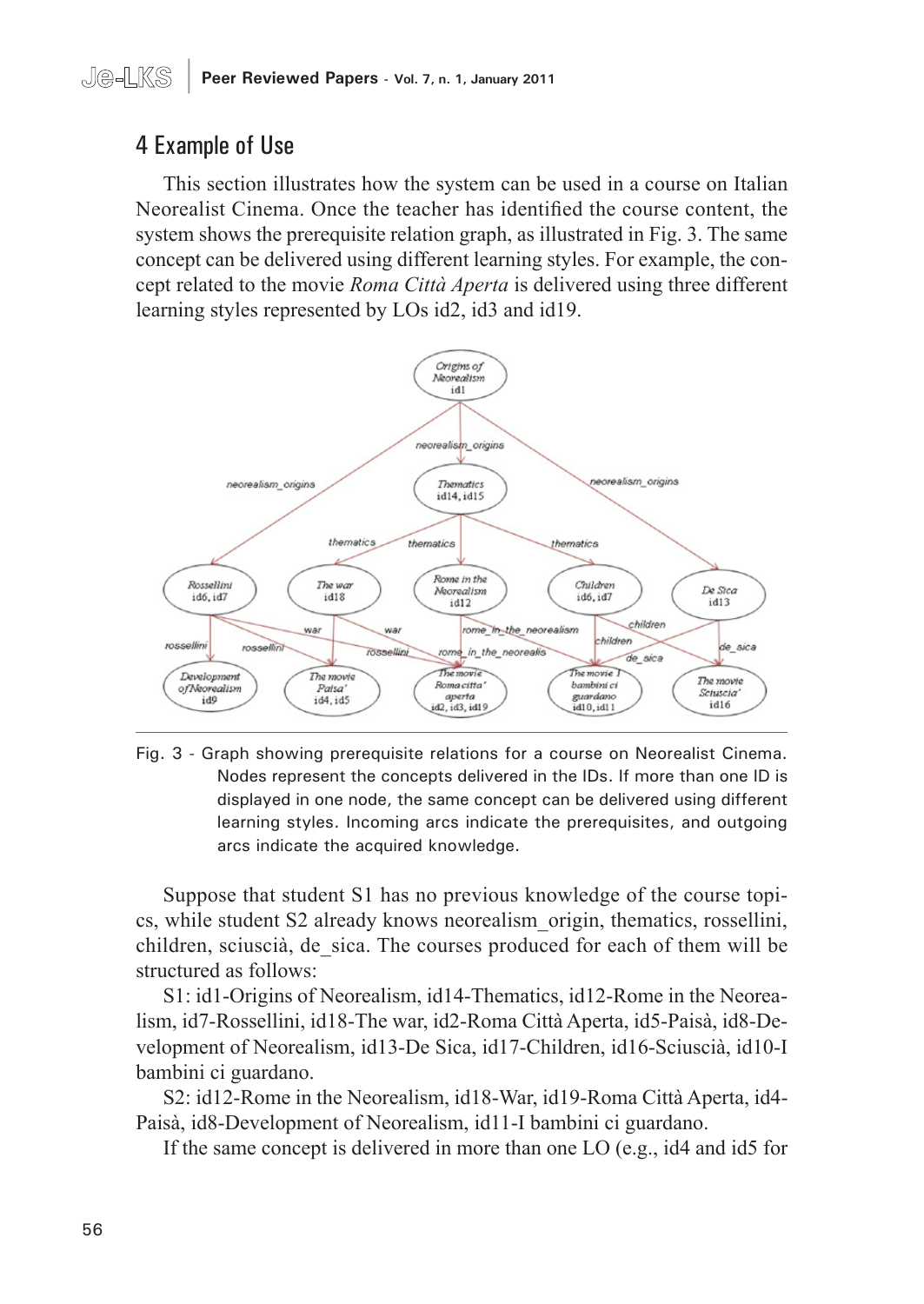the movie *Paisà*), the system will select the LO which best fits the student's learning styles, that is the one whose metadata are the closest to those learning styles according to the Euclidean metrics. The course is first personalized based on two parameters: the student's pre-course knowledge and their learning styles. During the course, and on the basis of the student's performance in tests taken at the end of each learning unit, LS-Plan will adapt the course itself to respond to possible significant changes in the student model. This example was meant to give a general idea of how the system works. The Moodle\_LS system is currently undergoing extensive testing. The LS-Plan personalization engine, however, has already been thoroughly tested and integrated into a prototypal LMS. During testing, a group of students was offered a personalized course, and another group followed the same course in non-personalized mode: on average, the increase in knowledge was 26% higher in the first group than in the second group. A detailed description of the test and additional information obtained from its results is available in (Limongelli *et al.*, 2009).

# **Conclusions**

This paper proposed the integration of the LS-Plan personalization engine into a popular LMS, Moodle, to form an extended version of Moodle which was called Moodle LS. The proposed integration aims to combine the benefits of little-known university-developed personalized systems with LMSs which, despite lacking almost any form of personalization, are widely used and feature specific tools for supporting teaching activities and collaborative learning. LS-Plan is fully integrated into Moodle and makes the best of its extensibility and modularity. Specific tools help the teacher use metadata to manage their learning material and provide automated sequencing of the course content for each student. Teachers can, therefore, focus on developing the general course and on content production. This solution is still in the experimental stage, but the benefits of the proposed personalization have already been confirmed by a number of tests.

# **REFERENCES**

- Alfonseca E., Carro R. M., Martin E., Ortigosa A., Paredes P. (2006), *The impact of learning styles on student grouping for collaborative learning: A case study*, User Modeling and User-Adapted Interaction, 16(3-4), 377-401.
- Anderson J. R., Corbett A. T., Koedinger K. R., Pelletier R. (1995), *Cognitive tutors: Lessons learned*, J. of the Learning Sciences, 4(2), 167-207.

Brusilovsky P., Millan E. (2007), *User models for adaptive hypermedia and adaptive*